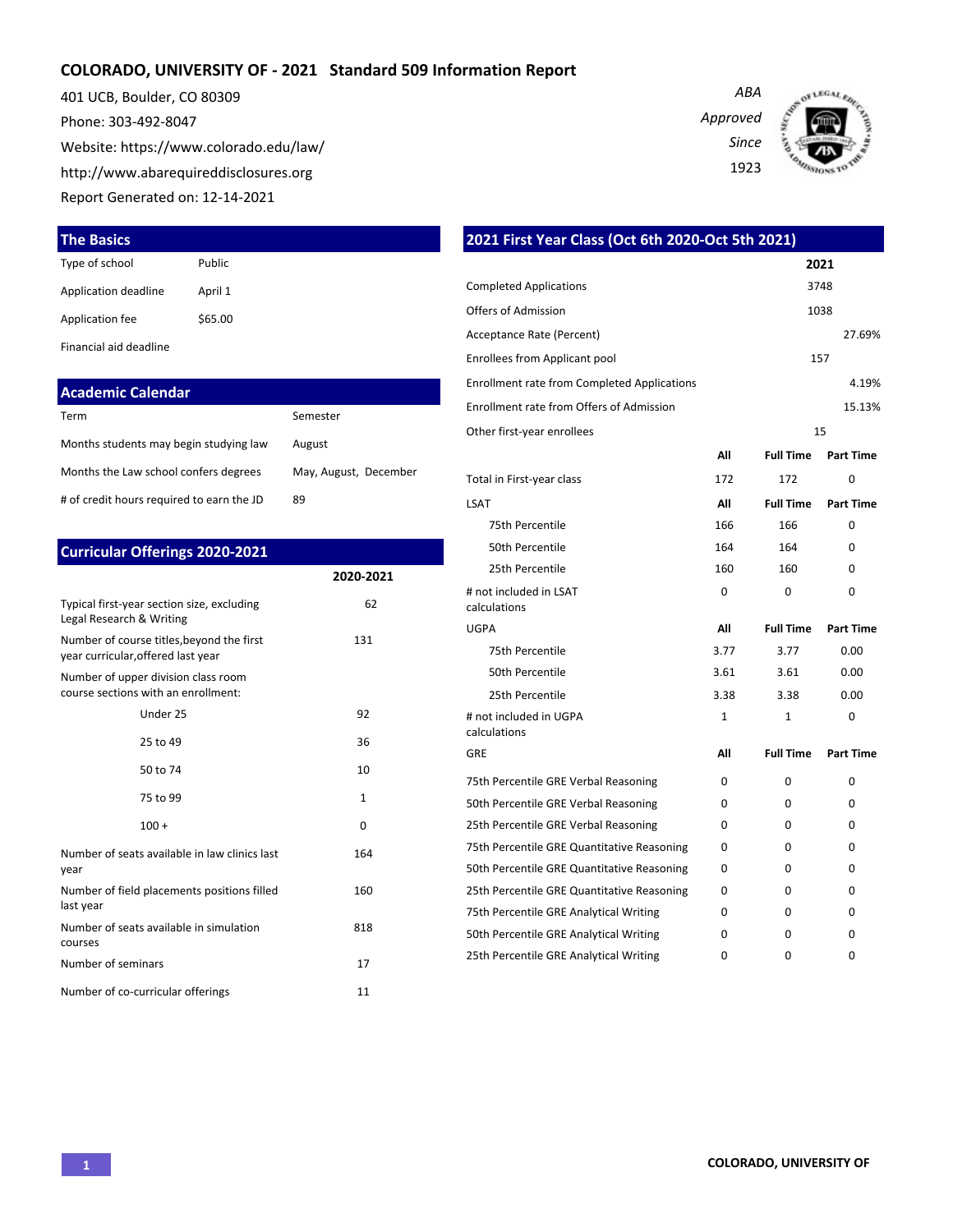| <b>J.D Enrollment as of October 5th 2021</b> |              |                |    |              |          |                 |                |                |              |                |          |          |     |
|----------------------------------------------|--------------|----------------|----|--------------|----------|-----------------|----------------|----------------|--------------|----------------|----------|----------|-----|
|                                              |              | JD1            |    |              |          | JD <sub>2</sub> |                |                |              | JD3            | Total    |          |     |
|                                              | T            | М              | W  | $\mathbf{o}$ | T        | M               | W              | O              | T            | М              | W        | O        | T   |
| Hispanics of any race                        | 21           | 9              | 12 | 0            | 34       | 15              | 18             | 1              | 25           | 10             | 15       | 0        | 80  |
| American Indian or Alaska Native             | 2            | 1              | 1  | 0            | 3        | $\Omega$        | 3              | $\Omega$       | 3            | $\Omega$       | 3        | $\Omega$ | 8   |
| Asian                                        | 3            | $\overline{2}$ | 1  | $\Omega$     | 4        | $\overline{2}$  | $\overline{2}$ | $\Omega$       | 6            | 3              | 3        | 0        | 13  |
| <b>Black or African American</b>             | 8            | 3              | 5  | 0            | 5        | $\overline{2}$  | 3              | $\Omega$       | 4            | 3              | 1        | 0        | 17  |
| Native Hawaiian or Other Pacific Islander    | $\mathbf{1}$ | 0              | 1  | 0            | $\Omega$ | $\Omega$        | 0              | 0              | 0            | $\Omega$       | 0        | 0        | 1   |
| Two or More Races                            | 19           | 8              | 11 | 0            | 12       | 4               | 8              | $\Omega$       | 14           | 4              | 10       | 0        | 45  |
| <b>Total Minority</b>                        | 54           | 23             | 31 | $\Omega$     | 58       | 23              | 34             | $\mathbf{1}$   | 52           | 20             | 32       | 0        | 164 |
| White                                        | 113          | 52             | 61 | $\Omega$     | 108      | 59              | 48             | $\mathbf{1}$   | 105          | 54             | 51       | $\Omega$ | 326 |
| Nonresident Alien                            | 3            | $\mathbf{1}$   | 2  | 0            | 6        | 3               | 3              | $\Omega$       | $\mathbf{1}$ | $\mathbf{1}$   | $\Omega$ | 0        | 10  |
| Race and Ethnicity Unknown                   | 2            | 1              | 1  | 0            | 6        | 3               | 3              | 0              | 4            | $\overline{2}$ | 2        | 0        | 12  |
| Total                                        | 172          | 77             | 95 | 0            | 178      | 88              | 88             | $\overline{2}$ | 162          | 77             | 85       | 0        | 512 |

| <b>Faculty Resources 2020 - 2021</b> |      |                  |       |                    |       |  |  |  |
|--------------------------------------|------|------------------|-------|--------------------|-------|--|--|--|
|                                      | Male | Female           | Other | People<br>of Color | Total |  |  |  |
| Full-time faculty<br>members         | 31   | 29               | 0     | 16                 | 60    |  |  |  |
| Non-full-time faculty                | 31   | 18               | 0     | $\overline{2}$     | 49    |  |  |  |
| Total                                | 62   | 47               | 0     | 18                 | 109   |  |  |  |
|                                      |      | <b>Full Time</b> |       | <b>Part Time</b>   | Total |  |  |  |
| Librarians                           |      | 10               |       | 0                  | 10    |  |  |  |
| Administrators                       |      | 15               |       | 3                  | 18    |  |  |  |

# **J.D. Degrees Awarded 2020-2021**

| Hispanics of any race                     | 22  |
|-------------------------------------------|-----|
| American Indian or Alaska Native          | 3   |
| Asian                                     | 9   |
| Black or African American                 | 6   |
| Native Hawaiian or Other Pacific Islander | 0   |
| Two or More Races                         | 5   |
| <b>Total Minority</b>                     | 45  |
| White                                     | 119 |
| Nonresident Alien                         | 0   |
| Race and Ethnicity Unknown                | 6   |
| Total                                     | 170 |

| <b>1L Tuition and Fees 2021 - 2022</b> |          |                |              |                |       |                |  |  |  |  |  |
|----------------------------------------|----------|----------------|--------------|----------------|-------|----------------|--|--|--|--|--|
| Per Annual:                            | Resident | Annual<br>Fees | Non-Resident | Annual<br>Fees | Other | Annual<br>Fees |  |  |  |  |  |
| Full-Time                              | \$29,718 | \$2,089        | \$36,504     | \$2,089        | \$0   | \$0            |  |  |  |  |  |
| Part-Time                              | \$0      | \$0            | \$0          | \$0            |       |                |  |  |  |  |  |
| <b>Per Credit:</b>                     | Resident | Annual<br>Fees | Non-Resident | Annual<br>Fees | Other | Annual<br>Fees |  |  |  |  |  |
| Full-Time                              | \$0      | \$0            | \$0          | \$0            | \$0   | \$0            |  |  |  |  |  |
| Part-Time                              | \$0      | \$0            | \$0          | \$0            |       |                |  |  |  |  |  |
| <b>Tuition Guarantee Program</b>       |          |                | No           |                |       |                |  |  |  |  |  |

# **Grants and Scholarships 2020-2021**

|                                 | <b>Total</b> |                | <b>Full Time</b> |                | <b>Part Time</b> |          |
|---------------------------------|--------------|----------------|------------------|----------------|------------------|----------|
|                                 | #            | %              | #                | %              | #                | %        |
| Total # of students             | 522          | 100            | 522              | 100            | 0                | 0        |
| Total # receiving<br>grants     | 427          | 82             | 427              | 82             | 0                | 0        |
| Less than 1/2 tuition           | 294          | 56             | 294              | 56             | $\Omega$         | 0        |
| Half to full tuition            | 123          | 24             | 123              | 24             | $\Omega$         | $\Omega$ |
| <b>Full tuition</b>             | 0            | 0              | 0                | 0              | 0                | 0        |
| More than full tuition          | 10           | $\overline{2}$ | 10               | $\overline{2}$ | 0                | 0        |
| 75th Percentile grant<br>amount |              |                | \$24,000         |                | \$0              |          |
| 50th Percentile grant<br>amount |              |                | \$12,000         |                | \$0              |          |
| 25th Percentile grant<br>amount |              |                | \$10,000         |                | \$0              |          |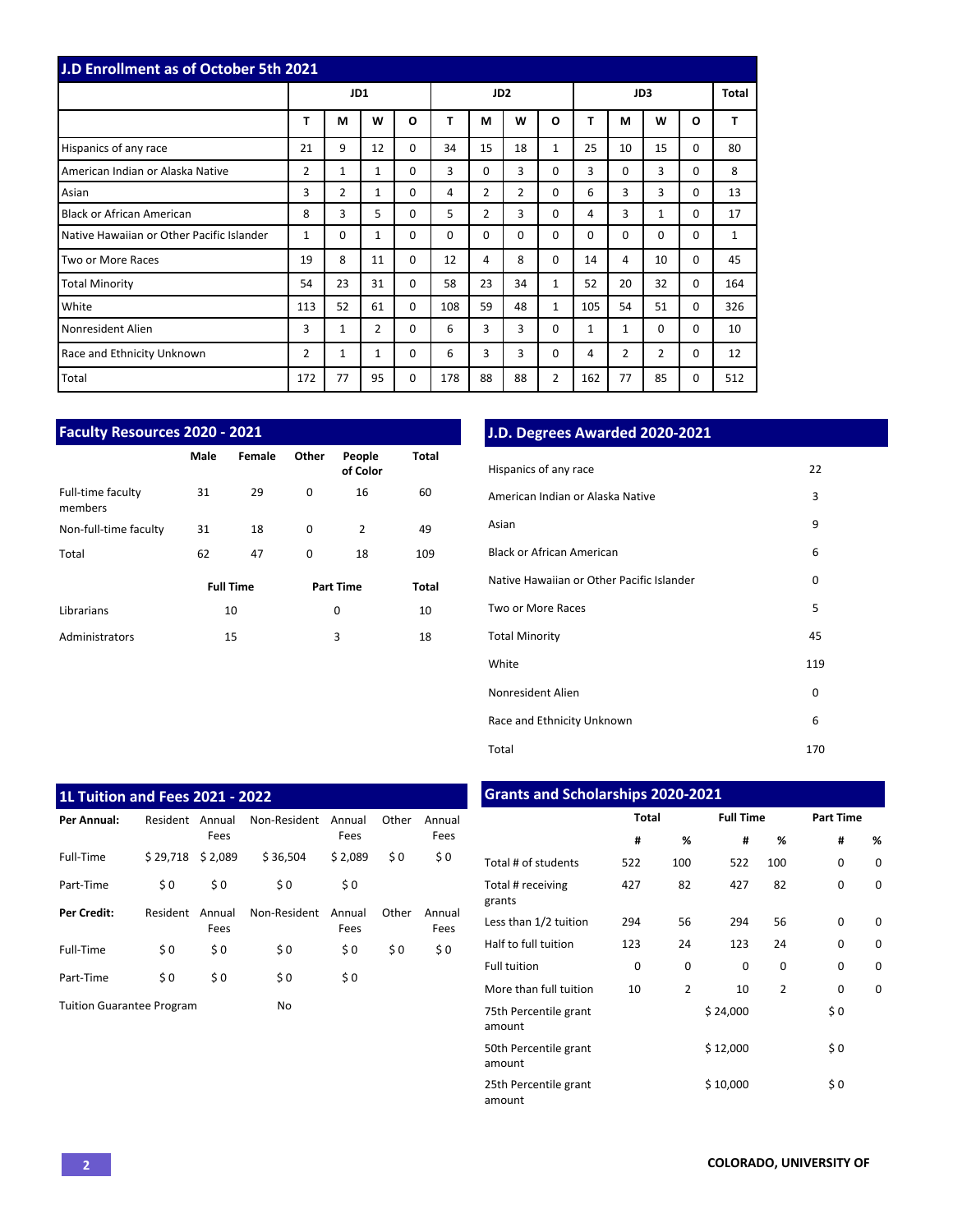| Living Expenses 2021-2022             |          |  |  |  |  |  |  |  |
|---------------------------------------|----------|--|--|--|--|--|--|--|
| Estimated Living Expenses for singles |          |  |  |  |  |  |  |  |
| Living on Campus                      | \$23.622 |  |  |  |  |  |  |  |
| Living Off Campus                     | \$23.414 |  |  |  |  |  |  |  |
| Living At Home                        | \$12,875 |  |  |  |  |  |  |  |

# **Conditional Scholarships 2020-2021**

The school does not award scholarships that may be reduced or eliminated based on law school academic performance other than failure to maintain good academic standing. Therefore, the school does not complete a 'conditional scholarship retention chart.'

| <b>Academic Attrition 2020-2021</b>       |          |          |          |          |     |          |          |                 |          |              |          |          |          |     |
|-------------------------------------------|----------|----------|----------|----------|-----|----------|----------|-----------------|----------|--------------|----------|----------|----------|-----|
|                                           |          |          | JD1      |          |     |          |          | JD <sub>2</sub> |          |              | JD3      | UL       |          |     |
|                                           | т        | М        | w        | O        | %   | Т        | М        | W               | O        | т            | M        | W        | $\Omega$ | %   |
| Hispanics of any race                     | 0        | 0        | $\Omega$ | $\Omega$ | 0.0 | $\Omega$ | 0        | $\Omega$        | $\Omega$ | <sup>0</sup> | $\Omega$ | 0        | 0        | 0.0 |
| American Indian or Alaska Native          | $\Omega$ | $\Omega$ | $\Omega$ | $\Omega$ | 0.0 | $\Omega$ | $\Omega$ | $\Omega$        | $\Omega$ | $\Omega$     | $\Omega$ | 0        | $\Omega$ | 0.0 |
| Asian                                     | 0        | $\Omega$ | $\Omega$ | $\Omega$ | 0.0 | $\Omega$ | $\Omega$ | $\Omega$        | 0        | $\Omega$     | $\Omega$ | $\Omega$ | $\Omega$ | 0.0 |
| <b>Black or African American</b>          | 0        | $\Omega$ | $\Omega$ | $\Omega$ | 0.0 | $\Omega$ | $\Omega$ | $\Omega$        | $\Omega$ | $\Omega$     | $\Omega$ | $\Omega$ | $\Omega$ | 0.0 |
| Native Hawaiian or Other Pacific Islander | $\Omega$ | $\Omega$ | $\Omega$ | $\Omega$ | 0.0 | $\Omega$ | $\Omega$ | $\Omega$        | 0        | $\Omega$     | 0        | 0        | 0        | 0.0 |
| Two or More Races                         | 0        | $\Omega$ | $\Omega$ | $\Omega$ | 0.0 | $\Omega$ | $\Omega$ | $\Omega$        | $\Omega$ | $\Omega$     | $\Omega$ | $\Omega$ | $\Omega$ | 0.0 |
| <b>Total Minority</b>                     | 0        | $\Omega$ | $\Omega$ | $\Omega$ | 0.0 | $\Omega$ | $\Omega$ | $\Omega$        | $\Omega$ | $\Omega$     | $\Omega$ | $\Omega$ | $\Omega$ | 0.0 |
| White                                     | $\Omega$ | $\Omega$ | $\Omega$ | $\Omega$ | 0.0 | $\Omega$ | $\Omega$ | $\Omega$        | $\Omega$ | $\Omega$     | $\Omega$ | $\Omega$ | $\Omega$ | 0.0 |
| Nonresident Alien                         | 0        | $\Omega$ | $\Omega$ | $\Omega$ | 0.0 | $\Omega$ | $\Omega$ | $\Omega$        | $\Omega$ | $\Omega$     | $\Omega$ | 0        | $\Omega$ | 0.0 |
| Race and Ethnicity Unknown                | 0        | $\Omega$ | $\Omega$ | $\Omega$ | 0.0 | $\Omega$ | $\Omega$ | $\Omega$        | $\Omega$ | $\Omega$     | $\Omega$ | 0        | $\Omega$ | 0.0 |
| Total                                     | 0        | 0        | $\Omega$ | $\Omega$ | 0.0 | $\Omega$ | 0        | $\Omega$        | $\Omega$ | $\Omega$     | $\Omega$ | $\Omega$ | $\Omega$ | 0.0 |

| Other Attrition 2020-2021                 |          |          |              |          |      |                |          |                 |          |          |          |          |          |     |
|-------------------------------------------|----------|----------|--------------|----------|------|----------------|----------|-----------------|----------|----------|----------|----------|----------|-----|
|                                           |          |          | JD1          |          |      |                |          | JD <sub>2</sub> |          |          | JD3      | UL       |          |     |
|                                           | т        | M        | W            | O        | %    | Т              | М        | W               | O        | т        | М        | W        | O        | %   |
| Hispanics of any race                     | 4        | 3        | $\mathbf{1}$ | $\Omega$ | 10.3 | $\Omega$       | $\Omega$ | $\Omega$        | $\Omega$ | 0        | $\Omega$ | $\Omega$ | $\Omega$ | 0.0 |
| American Indian or Alaska Native          | $\Omega$ | $\Omega$ | $\mathbf 0$  | $\Omega$ | 0.0  | 0              | $\Omega$ | $\Omega$        | $\Omega$ | $\Omega$ | $\Omega$ | 0        | 0        | 0.0 |
| Asian                                     | $\Omega$ | $\Omega$ | $\Omega$     | $\Omega$ | 0.0  | $\Omega$       | $\Omega$ | $\Omega$        | $\Omega$ | $\Omega$ | $\Omega$ | $\Omega$ | $\Omega$ | 0.0 |
| <b>Black or African American</b>          | $\Omega$ | $\Omega$ | $\Omega$     | $\Omega$ | 0.0  | $\Omega$       | $\Omega$ | $\Omega$        | $\Omega$ | $\Omega$ | $\Omega$ | $\Omega$ | $\Omega$ | 0.0 |
| Native Hawaiian or Other Pacific Islander | $\Omega$ | $\Omega$ | 0            | $\Omega$ | 0.0  | $\Omega$       | $\Omega$ | $\Omega$        | $\Omega$ | $\Omega$ | $\Omega$ | $\Omega$ | $\Omega$ | 0.0 |
| Two or More Races                         | $\Omega$ | $\Omega$ | $\Omega$     | $\Omega$ | 0.0  | $\Omega$       | $\Omega$ | $\Omega$        | $\Omega$ | $\Omega$ | $\Omega$ | $\Omega$ | $\Omega$ | 0.0 |
| <b>Total Minority</b>                     | 4        | 3        | 1            | $\Omega$ | 6.2  | $\Omega$       | $\Omega$ | $\Omega$        | $\Omega$ | $\Omega$ | $\Omega$ | $\Omega$ | $\Omega$ | 0.0 |
| White                                     | $\Omega$ | $\Omega$ | $\Omega$     | $\Omega$ | 0.0  | $\overline{2}$ | $\Omega$ | $\overline{2}$  | $\Omega$ | $\Omega$ | $\Omega$ | $\Omega$ | $\Omega$ | 0.9 |
| Nonresident Alien                         | 0        | $\Omega$ | $\Omega$     | $\Omega$ | 0.0  | $\Omega$       | $\Omega$ | $\Omega$        | $\Omega$ | $\Omega$ | $\Omega$ | $\Omega$ | 0        | 0.0 |
| Race and Ethnicity Unknown                | 0        | $\Omega$ | $\Omega$     | $\Omega$ | 0.0  | $\Omega$       | $\Omega$ | $\Omega$        | $\Omega$ | $\Omega$ | $\Omega$ | $\Omega$ | $\Omega$ | 0.0 |
| Total                                     | 4        | 3        | 1            | 0        | 2.2  | $\overline{2}$ | 0        | 2               | 0        | 0        | 0        | 0        | 0        | 0.6 |

| <b>Transfers 2020-2021</b> |      |  |  |  |  |  |  |
|----------------------------|------|--|--|--|--|--|--|
| <b>IJD1 Transfers Out</b>  |      |  |  |  |  |  |  |
| <b>ITransfers In*</b>      |      |  |  |  |  |  |  |
| 175th Percentile JD1 GPA   | 0.00 |  |  |  |  |  |  |